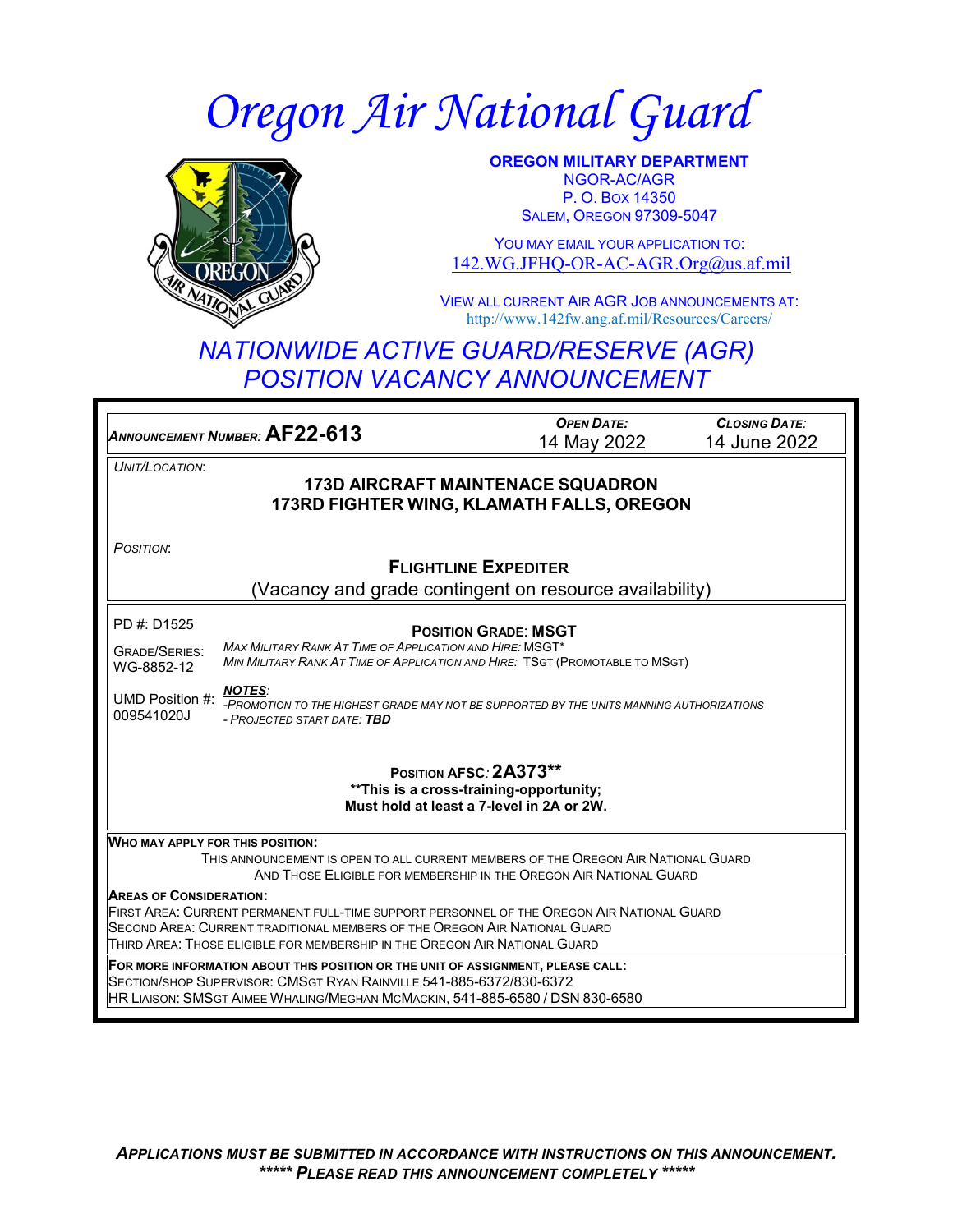# **DESCRIPTION OF DUTIES**

(1) Directs, monitors or performs overall maintenance, servicing, inspections and documentation for one or more aircraft. Work is performed in complex working conditions under time and/or mission constraints to include all weather and night operations. Works with, coordinates and oversees the work of subordinate aircraft mechanics. Coordinates and oversees the work of journey level workers in other trades working simultaneously on the assigned aircraft. Reviews, trains and prepares to perform battle damage assessment/repair. Participates in mission generation/regeneration operations. Directs multiple specialists in preparing aircraft for combat operations. Expedites aircraft operations to include concurrent servicing, hot pit refueling and/or combat turns or integrated combat turns. Performs preflight, postflight, thru flight, periodic, isochronal, phase, hourly and special inspections, as well as servicing, defueling, scheduled and unscheduled maintenance. Serves as the technical authority to advise on, inspect and approve all airframe, mechanical, electrical/environmental, avionics, engine and pneudraulic repairs on assigned aircraft. Works closely with the production control function to report current aircraft status; requests and coordinates specialist support for accomplishing maintenance exceeding sortie generation capabilities or time constraints. Controls and performs work assignments based upon priorities, workload, availability of parts, facilities, material and personnel. Assigns maintenance and repair functions to subordinate mechanics. Coordinates with production control to direct short notice availability of the aircraft to accomplish work on delayed discrepancies and other scheduled maintenance to meet mission requirements. Observes and inspects performance and work procedures to insure compliance with applicable technical publications, directives and local policy. Accomplishes operational tests of aircraft systems and components. Directs and performs the ground movement of aircraft. Launches, recovers, parks and services aircraft. Performs end of runway inspection. Installs, removes, inspects and adjusts aerial delivery systems to mission requirements. Makes diagnoses and solves malfunctions of aircraft systems and components by utilizing a wide variety of complex state of the art computerized and/or non computerized diagnostic and precision equipment, by studying layout drawings, blueprints and wiring diagrams and by analyzing construction and operating characteristics of aircraft and their components. Performs or oversees maintenance such as troubleshooting, removing, repairing, replacing, rigging, aligning, cleaning, painting and corrosion control. May be required to assist DEPOT level maintenance activities on individual assigned aircraft discrepancies. Ensures all mission associated support (–21) equipment is available and serviceable for deployment and employment.

(2) Ensures aircraft documentation and Maintenance Information Systems (MIS) accurately reflect the airworthiness of the Aircraft. Provides technical guidance and assistance to flight crews regarding observed discrepancies and experienced inflight characteristics and system malfunctions. Performs or assists in aircrew debriefing when required.

(3) Performs in-process and final inspection of aircraft and components undergoing repair, overhaul and/or modification to verify and certify by signature adherence to work techniques, procedures and quality standards established by applicable publications. Completed work is reviewed for adherence to maintenance policy independently to determine that the aircraft is prepared and safe for flight. Due to the nature of operations tempo, must make decisions on a wide range of matters that may involve changes to past precedents to ensure completion of the mission. Clears Red X symbols on aircraft forms, accomplishes or directs engine power runs, may taxi aircraft in accordance with applicable directives.

(4) Plans, develops and conducts training during the technician work week to a multi facet workforce comprised of from 3 to 8 assigned military positions. Training sessions are designed to provide instructions in techniques of repair and maintenance of aircraft and related equipment. Conducts and certifies Cross Utilization Training (CUT) of non WG-88XX series Aircraft Mechanics to meet mission requirements. Selects the appropriate instructional method, utilizing either formalized classroom or practical on-the-job method of instruction. Evaluates and certifies effectiveness of training by observation as the trainee performs the task(s). Determines experience and skill level of assigned personnel. Maintains Career Field Education and Training Plan (CFETP) for assigned members.

(5) Prepares for and participates in various types of readiness evaluations, inspections, mobilization and command support exercises and Operations Other Than War (OOTW). May be required to perform such additional duties as structural fire fighting, aircraft fire/crash/rescue duty, security guard, snow removal, munitions loading and handling, heavy equipment operation, maintenance of facilities and equipment or to serve as a team member on boards to cope with natural disasters or civil emergencies. May be required to travel in military aircraft and drive military vehicles. May be required to participate in various periods of temporary duty away from place of assignment.

(6) Complies with safety, fire, security, environmental and housekeeping regulations. Ensures that material and equipment are properly and safely protected and maintained.

(7) Performs other duties as assigned.

x. Other duties as assigned.

### **ELIGIBILITY REQUIREMENTS FOR ENTRY INTO THE AGR PROGRAM**

- Member must meet all eligibility criteria in ANGI 36-101, The Active Guard/Reserve Program.
- Must be a member or eligible to become a member of the Oregon Air National Guard.
- Member will be required to hold a compatible military assignment in the unit they are hired to support.<br>Member's military grade will not exceed the maximum military duty grade authorized on the Unit Mann
- Member's military grade will not exceed the maximum military duty grade authorized on the Unit Manning Document (UMD) for the position.
- Member must meet the physical qualifications outlined in AFI 48-123, Medical Examination and Standards, Attachment 2 before being placed on an AGR tour.
- Member must have retainability to complete the tour of military duty.

*APPLICATIONS MUST BE SUBMITTED IN ACCORDANCE WITH INSTRUCTIONS ON THIS ANNOUNCEMENT. \*\*\*\*\* PLEASE READ THIS ANNOUNCEMENT COMPLETELY \*\*\*\*\**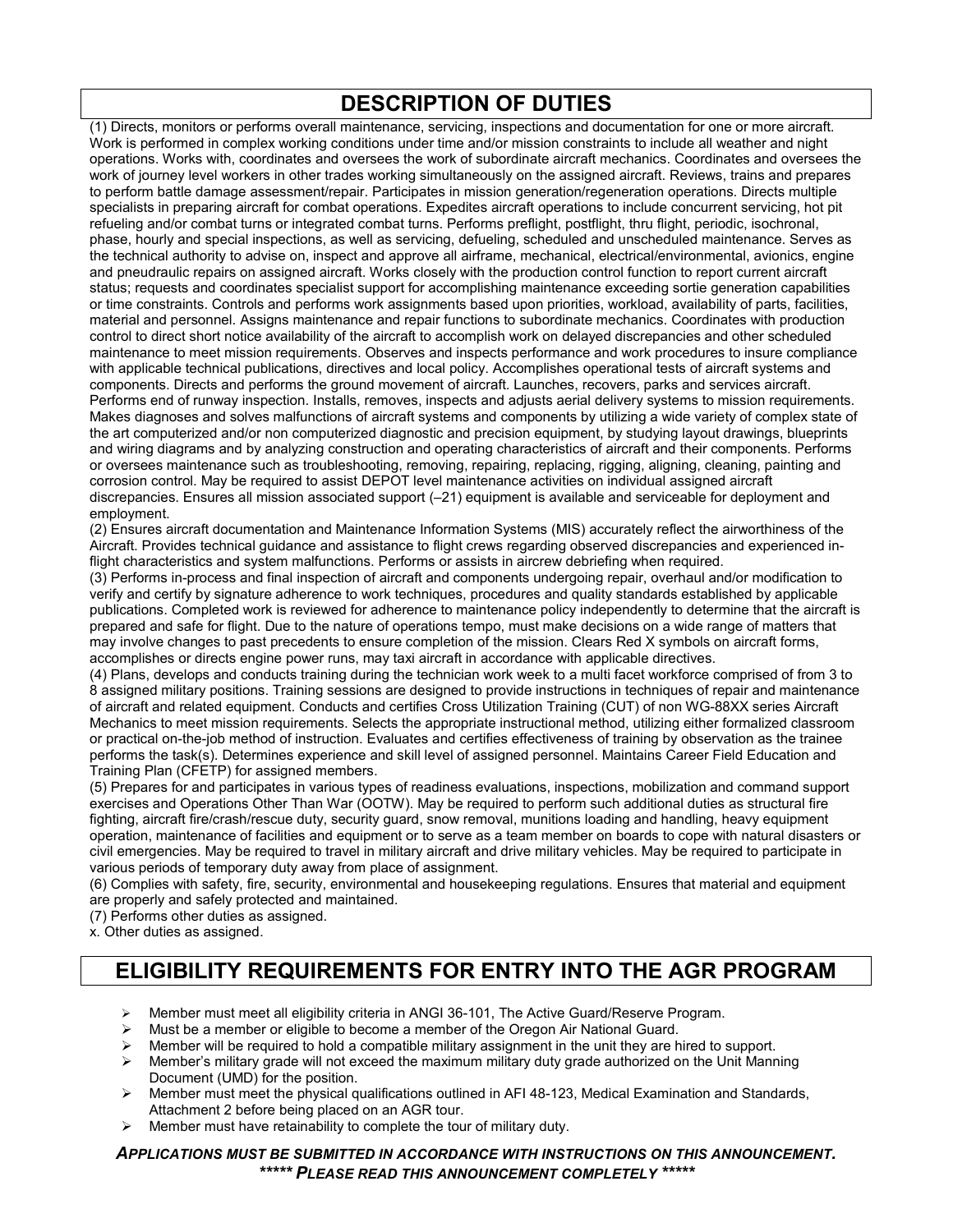- $\triangleright$  Member must not be eligible for, or receiving a federal retirement annuity.
- $\triangleright$  Member must comply with standards outlined in AFI 36-2905, Fitness Program to be eligible for entry into the AGR program.
- $\triangleright$  Member must hold required AFSC or be eligible for retraining (if applicable) and meet all eligibility criteria in AFECD/AFOCD

#### **ADDITIONAL INFORMATION**

- $\triangleright$  AGR members will participate with their unit of assignment during Regular Scheduled Drill (RSD).
- $\triangleright$  AGR tour lengths in the State of Oregon are governed by Director of Staff Air<br> $\triangleright$  Initial AGR tours in Oregon will not exceed 3 years: follow-on tours will be from
- Initial AGR tours in Oregon will not exceed 3 years; follow-on tours will be from 1 to 6 years, per ANGI 36-101 and ORANG force management policy
- In order to cross-train into this AFSC, you must meet the minimum requirements for this AFSC as listed in the Air Force Enlisted Classification Directory. If your ASVAB scores do not meet the minimum required IAW AFECD Attachment 4, contact your servicing MPF. You have the option to retake the test, however, your new scores prior to the announcement closing date.
- $\triangleright$  Selectee will be required to participate in the Direct Deposit Electronics Funds Transfer program.
- A law enforcement background check may be required prior to appointment to this position; by submitting a resume or application for this position, you authorize this agency to accomplish this background check.

## **APPLICATION INSTRUCTIONS**

#### *APPLICATIONS MUST BE SUBMITTED FOLLOWING THE INSTRUCTIONS ON THIS ANNOUNCEMENT. \* \* \* \* \* \* \* \* \* \* \* \* \* INCOMPLETE APPLICATIONS WILL NOT BE PROCESSED \* \* \* \* \* \* \* \* \* \* \* \* \**

**WRITTEN EXPLANATION IS REQUIRED FOR ANY MISSING DOCUMENTS**

|                                                                                                                        | Current AGR members and those who wish to become an AGR must submit the following:                                      |  |
|------------------------------------------------------------------------------------------------------------------------|-------------------------------------------------------------------------------------------------------------------------|--|
| $\Box$                                                                                                                 | NGB Form 34-1, Application for Active Guard/Reserve (AGR) Position, Form Version Dated 11 November 2013                 |  |
|                                                                                                                        | Announcement number and position title must be annotated on the form<br>$\circ$                                         |  |
|                                                                                                                        | Download the current form version from;<br>$\circ$                                                                      |  |
|                                                                                                                        | https://www.ngbpmc.ng.mil/Portals/27/forms/ngb%20forms/ngb34-1.pdf?ver=2018-09-28-105133-833                            |  |
| $\Box$                                                                                                                 | Current Report of Individual Personnel (RIP). Documents must show your ASVAB scores.                                    |  |
|                                                                                                                        | RIP can be obtained from the virtual MPF (vMPF)<br>$\circ$                                                              |  |
|                                                                                                                        | Select 'Record Review', and then 'Print/View All Pages'<br>$\circ$                                                      |  |
| $\Box$                                                                                                                 | Copy of current passing Fitness Tracker report from the myFSS application: https://myfss.us.af.mil/USAFCommunity/s/     |  |
| ◘                                                                                                                      | IF you are wishing to Cross-Train, an AF Form 422 within 5 years, validated within 12 months, is required               |  |
| <b>ORANG - Air Technicians interested in converting to AGR status:</b>                                                 |                                                                                                                         |  |
| $\blacktriangleright$                                                                                                  | Selection for the advertised position does not constitute acceptance into the AGR program.                              |  |
| ➤                                                                                                                      | Indicate in your email your intent to convert to an AGR, if selected.                                                   |  |
| ↘                                                                                                                      | Once notification of a selection is made, the individual is required to submit a request to change status through their |  |
|                                                                                                                        | current chain of command and forward to the Joint Forces Headquarters Office, AGR Section.                              |  |
| ➤                                                                                                                      | The AGR Manager will evaluate the request against The Adjutant Generals state policy CPM-131, "Limitation on            |  |
|                                                                                                                        | Change of Status between the Technician and AGR Career Programs", to ensure compliance.                                 |  |
|                                                                                                                        | http://www.142fw.ang.af.mil/Resources/Fact-Sheets/Display/Article/438152/air-national-guard-job-opportunities/          |  |
| ➤                                                                                                                      | The Adjutant General is the final approving authority.                                                                  |  |
| <b>ORANG - Air Technicians wishing to remain in Air Technician status:</b>                                             |                                                                                                                         |  |
| If you are a Technician applying to this PVA and choose to remain a Technician, you will need to submit the same above |                                                                                                                         |  |
|                                                                                                                        | application documents AND a Résumé to the AGR mailbox.                                                                  |  |
| <b>READ THIS SECTION COMPLETELY!!</b>                                                                                  |                                                                                                                         |  |
|                                                                                                                        | IMPORTANT NOTES REGARDING COMPLETION AND SUBMISSION OF YOUR APPLICATION                                                 |  |
|                                                                                                                        |                                                                                                                         |  |
| ➤                                                                                                                      | AGR Service in the Oregon Air National Guard is governed by applicable AFI, ANGI, Selective Retention Review            |  |
|                                                                                                                        | Boards (SRRB) and Command Policy Memorandums (CPM)                                                                      |  |
| ⋗                                                                                                                      | Applicant must type or print in legible dark ink, SIGN AND DATE the application, or DIGITALLY SIGN                      |  |
| ↘                                                                                                                      | ALL APPLICANTS Must FULLY complete SECTION IV - PERSONAL BACKGROUND QUESTIONNAIRE of the                                |  |
|                                                                                                                        | NGB FORM 34-1                                                                                                           |  |
| ➤                                                                                                                      | Use SECTION V - CONTINUATION/REMARKS to fully explain any "YES" answers, (except 9, 10 & 17)                            |  |
| ➤                                                                                                                      | <b>FAILURE</b> to provide this documentation will result in the application not being processed                         |  |
| $\blacktriangleright$                                                                                                  | E-Mail is the preferred method of application receipt                                                                   |  |
|                                                                                                                        |                                                                                                                         |  |

*APPLICATIONS MUST BE SUBMITTED IN ACCORDANCE WITH INSTRUCTIONS ON THIS ANNOUNCEMENT. \*\*\*\*\* PLEASE READ THIS ANNOUNCEMENT COMPLETELY \*\*\*\*\**